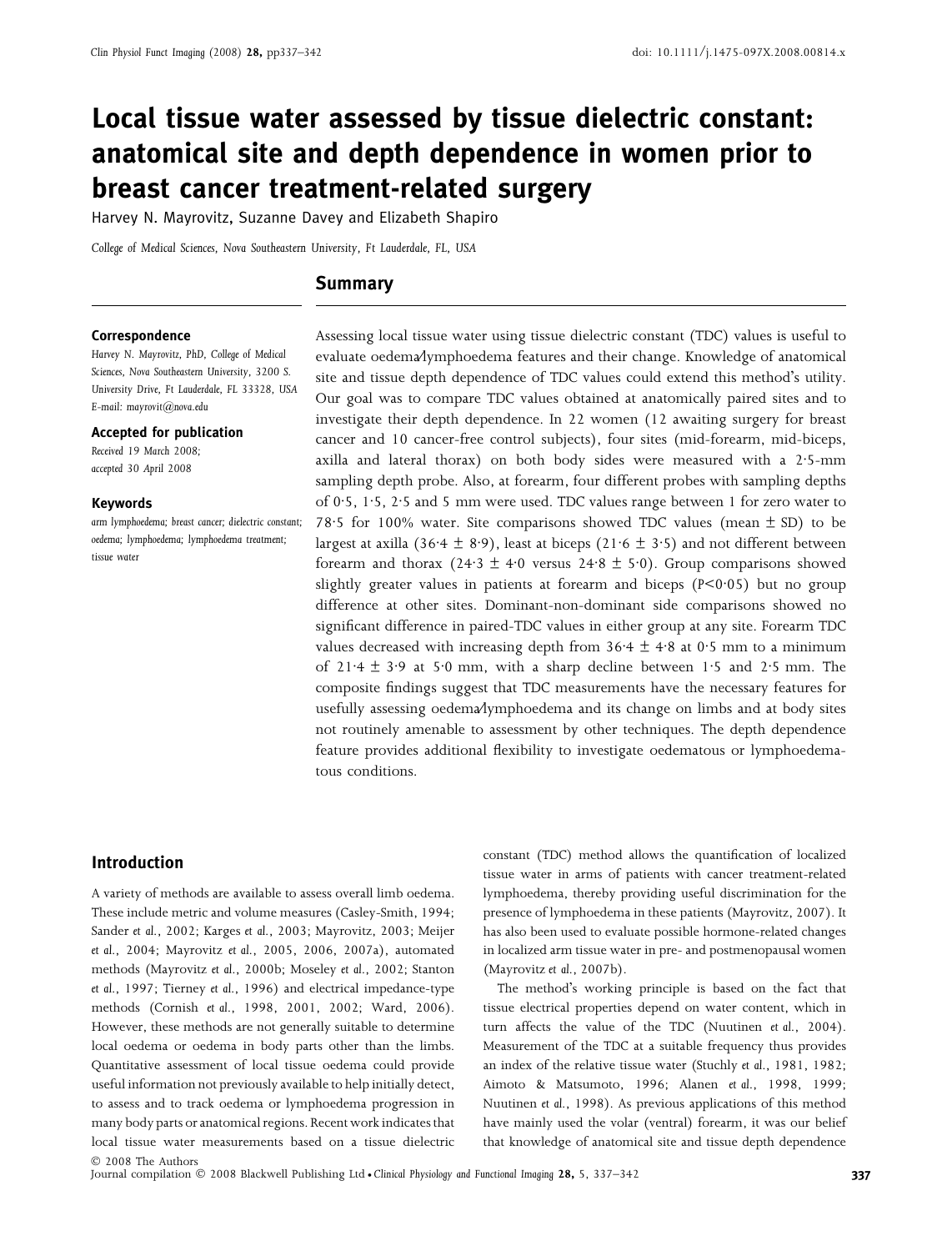of TDC values could provide reference comparative data and also help to extend the utility of this method. Thus our goal was to determine and compare TDC values obtained at anatomically paired sites and to investigate tissue depth dependence. Because one of the eventual uses of this type of measurement is to potentially detect developing lymphoedema at an early stage, we carried out the measurements on a group of women awaiting surgery for breast cancer at anatomical sites likely to be at risk for developing breast cancer treatment-related lymphoedema. Measurements were also carried out at corresponding sites in a control cancer-free group of women.

## Methods

#### **Subjects**

A total of 22 women with ages (mean  $\pm$  SD) of 53 $\cdot$ 0  $\pm$ 15 $\cdot$ 7 years (range 27 to 82 years) were evaluated after signing an Institutional Review Board approved informed consent. Of the 22 participants, 12 were in a patient group who had recently (within one month) been diagnosed with breast cancer and were awaiting breast cancer surgery (age:  $62.3 \pm 11.8$  years) and 10 were cancer-free subjects in a control group who had no previous diagnosis of breast cancer (age:  $41.9 \pm 12.3$  years). The patient group, as compared to the control group, was similar in height  $(1.64 \pm 0.05$  versus  $1.63 \pm 0.07$  m, NS), weight (76.7  $\pm$  15.4 versus 73.0  $\pm$  14.4 kg, NS) and body mass index  $(28.7 \pm 5.9 \text{ versus } 27.5 \pm 5.8 \text{ kg m}^{-2}, \text{ NS})$  but was significantly older  $(P < 0.001)$ .

#### Tissue dielectric constant measurement device

The device used in this study to measure the TDC was the MoistureMeter-D (Delfin Technologies Ltd, Kuopio, Finland, http://www.delfintech.com). It consists of a cylindrical probe connected to a control unit that displays the TDC when the probe is placed in contact with the skin. The physics and principle of operation has been well described (Stuchly et al., 1981, 1982; Aimoto & Matsumoto, 1996; Alanen et al., 1998, 1999). In brief, a 300-MHz signal is generated within the control unit and is transmitted to the tissue via the probe that is in contact with the skin. The probe itself acts as an open-ended coaxial transmission line (Stuchly et al., 1982; Alanen et al., 1999). The portion of the incident electromagnetic wave that is reflected depends on the dielectric constant of the tissue, which itself depends on the amount of free and bound water in the tissue volume through which the wave passes. Reflected wave information is processed within a control unit and the relative dielectric constant is displayed. For reference, pure water has a value of about  $78.5$  and the display scale range is  $1-80$ . The effective penetration depth depends on the probe dimensions, with larger spacing between inner and outer conductors corresponding to greater penetration depths. In this study, four different dimension probes were used to characterize depth dependence at the forearm site having effective penetration

depths of 0.5, 1.5, 2.5 and 5.0 mm. Corresponding (maximum) probe diameters were 10, 20, 23 and 55 mm with conductor spacing of 1, 3, 5 and 17 mm respectively. For the anatomical site-dependence evaluations at forearm, biceps, axilla and thorax, only the 2.5 mm depth probe was used.

#### Tissue dielectric constant measurement procedure

All measurements were carried out with subjects supine on a padded examination table.

Measurements were made on four paired standardized measurement sites as follows: both volar forearms 6 cm distal to the antecubital crease, both medial biceps 6 cm proximal to the antecubital crease, both axilla and both lateral thorax 8 cm below the axilla. Except for the axilla, these points were first marked with a dot using a surgical pen for reference. The dot served as the centre point for probe placements. For the axilla, the probe was placed in the centre. Measurements were begun after the subject had been comfortably lying for 10 min. Depth measurements at the forearm site were carried out first. For these measurements, probes were placed in contact with the skin and held in position using gentle pressure. For each probe, measurements were obtained in triplicate pairs. The first pair was done by measuring one arm and then, immediately after, measuring the other arm. This procedure was repeated twice more for each probe. The order of measurement was from smallest to largest probe with a 1-min wait between changing probes. The time required to obtain a single measurement, once the probe was placed in contact with the skin, was about 10 s. Preliminary work showed that repeated measurements taken at 15 s intervals for 600 s resulted in a coefficient of variation of only  $2.8\%$ , indicating a good short-term repeatability of the technique (Mayrovitz, 2007). For the different site evaluations, only the 2.5-mm depth probe was used. These site-dependent measurements were also carried out in triplicate pairs, alternating between one body side to the other. This alternating between body sides method, used for all measurements, was employed as a measure to help obtain paired values as close in time as possible. At each site, the three measurements were averaged and used to characterize the site average TDC value.

#### Arm volume measurements

Circumferences of both arms were measured with a calibrated spring-loaded tape measure (Gulick-type, http://www. fitnessmart.com) starting at the wrist with measurements repeated at 4 cm intervals extending up the arm to the axilla. Arm volumes were calculated using circumference values in a truncated-cone model with calculations made using an automated software algorithm (Limb Volumes Professional  $4.0$ , http://www. limbvolumes.org). In this method, a segmental volume  $V_S$  is determined by the formula  $V_s = L/12\pi(C_1^2 + C_1C_2 + C_2^2)$ , in which  $C_1$  and  $C_2$  are the measured circumferences at either end of a given segment of length L, in the present case equal to 4 cm. The arm total volume is then determined by the sum of all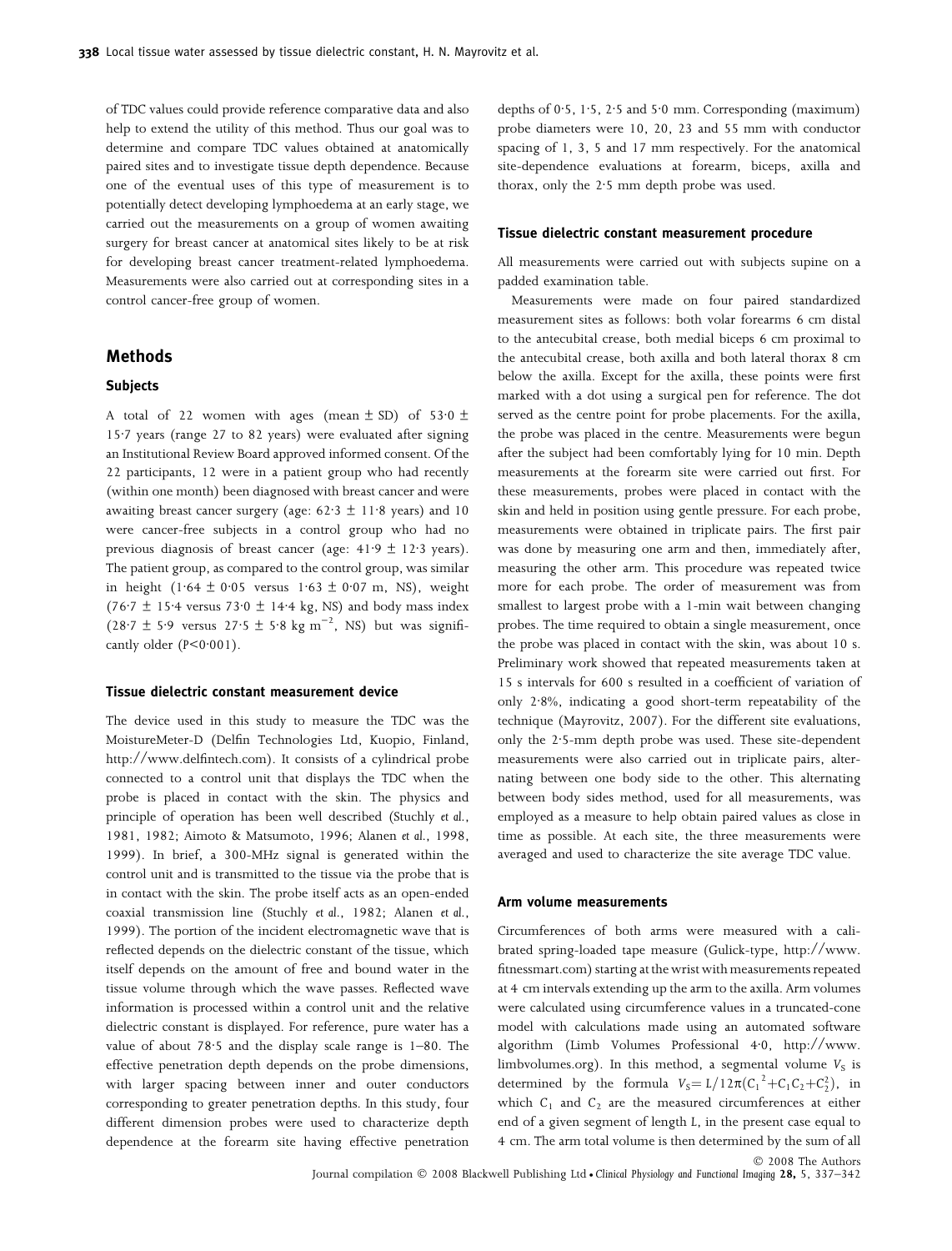segment volumes. This method of estimating limb volume has been extensively tested and validated (Casley-Smith, 1994; Latchford & Casley-Smith, 1997; Mayrovitz et al., 2000a,b, 2007a; Karges et al., 2003; Mayrovitz, 2003). For comparison purposes, arms were designated as either dominant or nondominant depending on the handedness of the subject. For the present group, one subject, who was in the patient group, was left-handed; all other subjects were right-handed. For consistency, the axilla and thorax sites on the dominant-hand side are also designated as the dominant sides.

#### Analysis

#### Site comparisons

Statistical analyses were performed using spss version  $13.0$ (SPSS Inc., Chicago, IL, USA). Differences in TDC values between groups among sites (forearm, biceps, axilla and thorax) were tested for using the non-parametric Kruskal–Wallis test for independent samples (Table 1). Differences in TDC values among sites were tested for using analysis of variance (ANOVA) of data for all sites and both groups (Table 1 – combined). Differences between dominant and non-dominant sides were tested for using the non-parametric Wilcoxon signed-rank test (Table 2). For all analyses, the criterion for acceptance of statistically significance differences was set at  $P < 0.05$ .

#### Forearm depth-dependent comparisons

Comparisons of TDC values obtained on forearms at different depths were made using a general linear model (GLM) for repeated measures with depth as the within factor (Table 4). Analyses were made for each group separately and for both groups combined. Comparisons between TDC values for different depths were made using a one-way ANOVA with depth as the dependent variable and group as the independent factor. Differences between dominant and non-dominant arm volumes were tested for using a GLM with arm as the dependent factor and group as the independent factor (Table 3).

## Results

### Group and site dependence of tissue dielectric constant values

Group and site comparisons are summarized in Tables 1 and 2; results being given as mean  $\pm$  SD throughout. As may be seen in Table 1, TDC values for the patient group tended to be larger than for the control group in all but the thorax with average differences ranging between about  $8.5\%$  and  $10\%$ . Arm site TDC values (forearm and biceps) were statistically significantly greater for patients ( $P < 0.05$ ). In comparing differences among sites, the most clearly evident difference was the significantly larger TDC value at the axilla. This was greater than measured at all other sites ( $P < 0.001$ ). The lowest TDC value was found at the biceps that was significantly less than all other sites  $(P < 0.001)$ . There was no significant difference in TDC values between the forearm and thorax. Although there were some significant differences among sites, there were no significant differences in TDC values between paired dominant and non-dominant body sides at any site (Table 2).

#### Depth dependence of arm tissue dielectric constant values

Arm volumes did not significantly differ between groups or between dominant and non-dominant arms (Table 3). Contrastingly, TDC values monotonically decreased with increasing depth in both control and patient groups (Table 4, Fig. 1) with

|  |  |  | Table 1 Tissue dielectric constant values between groups and among sites |  |  |  |  |  |  |  |
|--|--|--|--------------------------------------------------------------------------|--|--|--|--|--|--|--|
|--|--|--|--------------------------------------------------------------------------|--|--|--|--|--|--|--|

|                    | <b>Forearm</b>                 |                 | <b>Biceps</b>  |                                 | Axilla       |                                  | Thorax                           |                 |
|--------------------|--------------------------------|-----------------|----------------|---------------------------------|--------------|----------------------------------|----------------------------------|-----------------|
|                    | Controls                       | <b>Patients</b> | Controls       | <b>Patients</b>                 | Controls     | <b>Patients</b>                  | <b>Controls</b>                  | <b>Patients</b> |
| Groups<br>Combined | $22.9 \pm 3.8$<br>$24.3 + 4.0$ | $25.4 + 3.7*$   | $20.4 \pm 3.2$ | $22.6 + 3.5*$<br>$21.6 + 3.5**$ | $34.6 + 7.0$ | $37.8 + 10.1$<br>$36.4 + 8.9***$ | $24.8 \pm 5.0$<br>$24.8 \pm 5.0$ | $24.8 \pm 4.9$  |

Table entries are mean  $\pm$  SD of tissue dielectric constant (TDC) values obtained with a probe sampling to a depth of 2.5 mm. Group comparison shows small but statistically different arm values between patients and controls (\*P<0.05). Combined data of controls and patients show that axilla TDC values were significantly greater than for forearm, biceps and thorax (\*\*\*P<0.001). TDC values at the biceps were significantly less than at all sites  $(**P<0.001).$ 

|  |  |  |  |  | <b>Table 2</b> Body side comparisons of tissue dielectric constant values. |  |  |  |  |  |
|--|--|--|--|--|----------------------------------------------------------------------------|--|--|--|--|--|
|--|--|--|--|--|----------------------------------------------------------------------------|--|--|--|--|--|

| <b>Forearm</b>  |              | <b>Biceps</b> |              | Axilla          |                          | Thorax          |                |
|-----------------|--------------|---------------|--------------|-----------------|--------------------------|-----------------|----------------|
| <b>Dominant</b> | Non-dominant | Dominant      | Non-dominant | <b>Dominant</b> | Non-dominant             | <b>Dominant</b> | Non-dominant   |
| $24.2 \pm 3.6$  | $24.3 + 4.4$ | $21.9 + 3.3$  | $21.3 + 3.6$ | $37.6 + 8.4$    | $35 \cdot 1 + 9 \cdot 4$ | $25.0 + 5.1$    | $24.6 \pm 5.0$ |

Tissue dielectric constant values did not significantly differ between dominant and non-dominant sides at any site. Table entries are mean  $\pm$  SD. - 2008 The Authors

Journal compilation © 2008 Blackwell Publishing Ltd • Clinical Physiology and Functional Imaging 28, 5, 337–342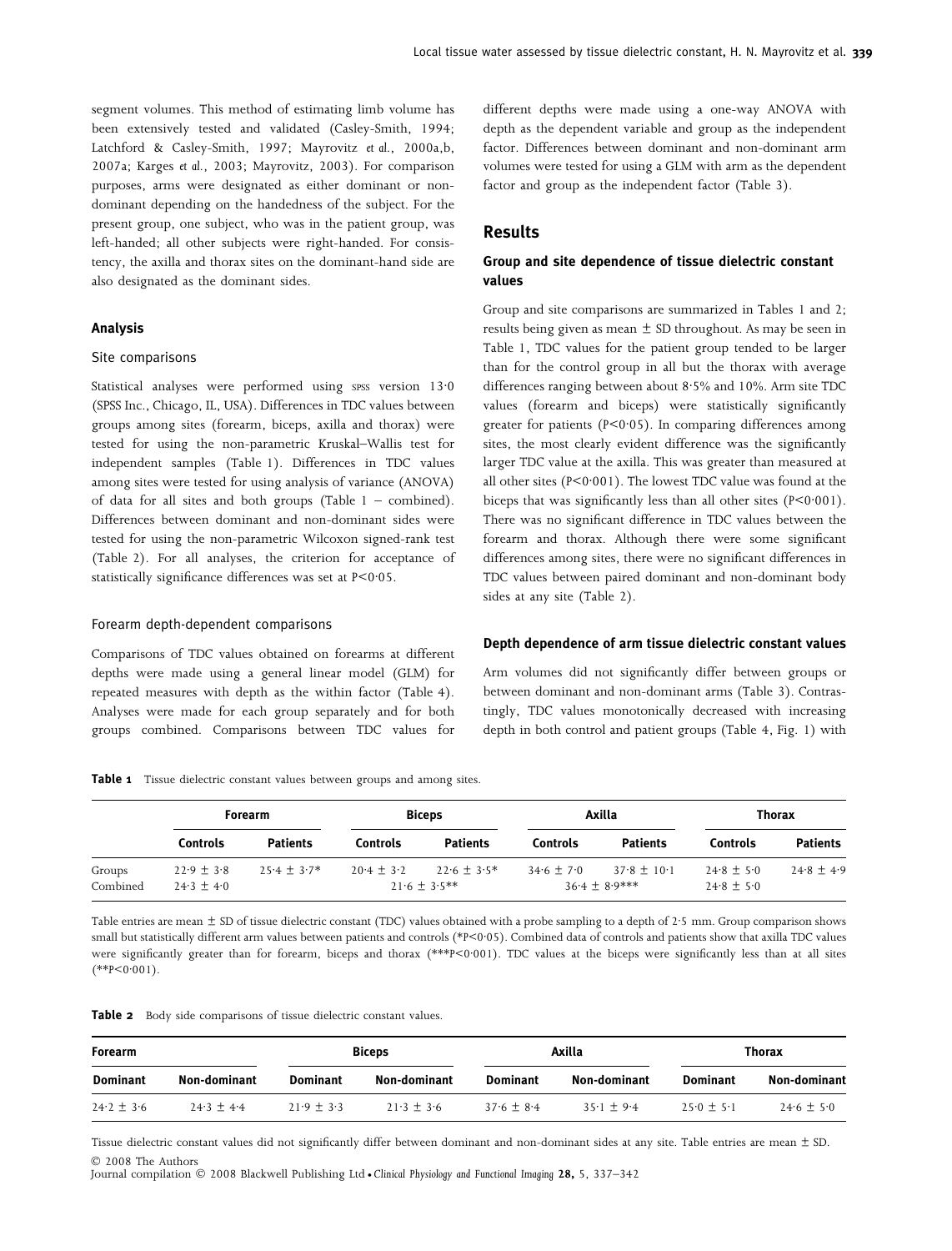Table 3 Arm volumes.

| Arm                                  | <b>Controls</b> | <b>Patients</b> |
|--------------------------------------|-----------------|-----------------|
| Dominant $\text{cm}^3$ )             | $2424 \pm 547$  | $2313 \pm 589$  |
| Non-dominant $\text{ (cm}^3\text{)}$ | $2382 \pm 551$  | $2306 \pm 639$  |
| Combined $\text{ (cm}^3\text{)}$     | $2403 \pm 535$  | $2309 \pm 601$  |

Arm volumes were not significantly different between control and patient groups or between dominant and non-dominant arms. Table entries are mean ± SD.

Table 4 Tissue dielectric constant depth dependence.

| <b>Depth</b> | Control group  | <b>Patient group</b> | <b>Combined groups</b> |
|--------------|----------------|----------------------|------------------------|
| (mm)         | $(N = 20)$     | $(n = 24)$           | $(n = 44)$             |
| 0.5          | $34.8 \pm 4.4$ | $37.8 + 4.7*$        | $36.4 + 4.8$           |
| 1.5          | $32.8 + 5.3$   | $35.6 + 4.4*$        | $34.3 + 4.9$           |
| 2.5          | $22.5 + 3.9$   | $25.8 + 4.1*$        | $24.3 + 4.3$           |
| 5.0          | $20.9 + 3.5$   | $21.8 + 4.2$         | $21.4 + 3.9$           |

Tissue dielectric constant values decreased with depth in both groups similarly with values at each depth being significantly different from all others (P<0.001). Patient group values were significantly greater than control group values for all but the 5-mm depth.  $*P<0.05$ .



Figure 1 Tissue dielectric constant values as a function of effective penetration depth for each probe at the volar forearm. \* denotes patient group values significantly greater than control group values  $(P < 0.05)$ . Values at each site differed significantly  $(P < 0.001)$  from all other sites for both groups.

TDC values at each depth being significantly different from all others ( $P < 0.001$ ). Patient group TDC values were significantly greater than corresponding control group TDC values  $(P < 0.05)$ for all depths except 5 mm.

## Discussion

This study is the first to investigate the possibility of using this TDC method and device to characterize localized tissue water at multiple sites that are 'at risk' regions for lymphoedema

development in women exposed to breast cancer treatment surgery, radiation or both. As most breast cancers are unilateral, one goal of this initial study was to not only characterize TDC values at these sites but also to compare TDC values between body sides in women already diagnosed with breast cancer and women free of breast cancer. In essence, the measurements carried out on these women would constitute 'baseline' presurgery values that would be made if one were planning to track changes in these women following their cancer treatment process.

One main finding demonstrated despite significant differences in TDC values among the various anatomical sites, the differences in TDC values between corresponding body sides were small and not significant for any measured site. This similarity of dominant–non-dominant side baseline TDC values is a feature that would enhance the ability to interpret changes in local tissue water that might occur in an affected body side subsequent to breast cancer treatment. This is especially relevant to the vast majority of cases for which treatment is unilateral.

A second finding relates to the absolute TDC values at the different anatomical sites and the differences among sites. Values obtained at the forearm and thorax were very similar to each other whereas values at biceps were significantly lower and values at axilla were significantly greater. Lower values at biceps may reflect a larger contribution of low water content of the subcutis in this area. Higher values at the axilla may be due to the fact that this area is a portal for lymphatic drainage that would give rise to higher TDC values. The possibility is that differences in skin thickness among these sites, however, cannot be ruled out as a contributing factor to the differential TDC values (Mellor et al., 2004).

A third finding relates to TDC differences between patient and control groups. Except for the thorax, patient group values tended to be greater than for controls, with arm TDC values (forearm and biceps) being about 10% greater. We do not have a specific explanation for the slightly larger values in the patient group. Previous comparisons of arm TDC values between groups of healthy (cancer-free) pre- and postmenopausal women revealed no differences in arm TDC values (Mayrovitz et al., 2007b). We may speculate that the presence of the cancer in the current patient group some how may have contributed to the higher TDC values measured. Differences in skin thickness, as discussed subsequently, probably are not responsible as ageing tends to be associated with reduced skin thickness of the forearm (Tsukahara et al., 2001b), and thus a reduced relative water content would be anticipated if thickness had a significant effect on the presently observed differences.

Other major findings relate to the characterization of the dependence of TDC values on tissue depth. These data (Table 4, Fig. 1) consistently demonstrated a significant decrease in TDC values with increasing depth in both controls and patients. Such dependence is consistent with the variation in tissue constituents and their water content with depth below the skin surface. As effective measurement depth is determined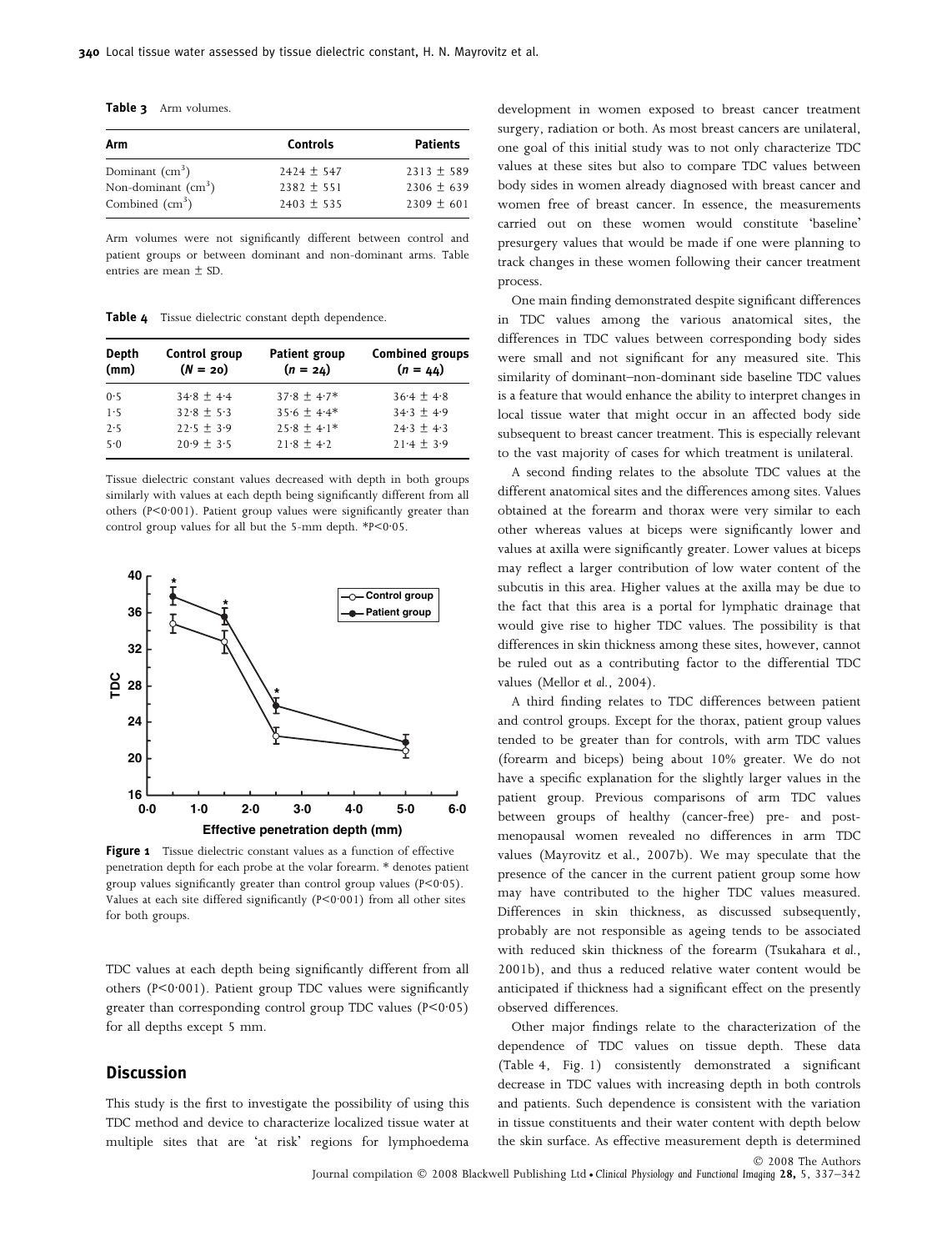by the depth of electromagnetic field penetration (Lahtinen et al., 1997), larger diameter probes result in an increased effective measurement depth. Thus, net TDC values are increasingly influenced by deeper tissue constituents such as subcutaneous fat and its lower relative water content (Alanen et al., 1999).

An additional interesting and related depth-dependent feature is the large decrease in TDC that is observed to occur between a depth of  $1.5$  and  $2.5$  mm (Fig. 1). We believe that this finding is also linked to and explainable by considering skin thickness features in relation to measurement penetration depth. Measurements of skin thickness on the volar (ventral) forearm of women using high-frequency ultrasound indicate that skin depth to the subcutis interface ranges between  $0.75$  and 1·25 mm (Eisenbeiss et al., 1998; Tsukahara et al., 2001a,b; Moore et al., 2003; Mellor et al., 2004). These data are consistent with and would largely explain the great difference observed between the  $1.5-$  and  $2.5-$ mm probes, yet the much smaller difference between the  $2.5-$  and  $5.0-$ mm probes for the following reason. The  $2.5-$  and  $5.0-$ mm probes include in their sampling volumes both skin (epidermis and dermis) and portions of the subcutis that contain relatively less water content than the dermis, whereas  $0.5-$  and  $1.5-$ mm probes include mostly or exclusively skin. Further, as subcutis depth, measured from dermal-subcutis interface to fascia, is about 7.5 mm in ventral forearms (Mellor et al., 2004), the slightly less TDC value recorded by a 5.0-mm probe compared to a  $2.5$ -mm probe is explained by the relatively greater proportion of low water content subcutis included in the  $5.0$ -mm probe sampling volume.

The composite results of site and depth dependence have several potential clinical implications. First, as TDC measurements can be tailored to reflect changes to a depth of between 0.5 and 5.0 mm whereas standardly used indices of limb oedema or lymphoedema based on girth or limb volume (Mayrovitz et al., 2000a,b; Armer & Stewart, 2005) reflect conditions of the entire cross-section, it is likely that TDC assessments are more sensitive and flexible for detecting early developing oedema or lymphoedema. This is an important feature as it is well established that early detection of incipient lymphoedema is a major factor to controlling this condition (Casley-Smith, 1994, 1995). A second important aspect of the TDC approach to characterizing oedema⁄lymphoedema is the fact that assessments can be made in any body area or part, as the measurement method is not limited to limbs as are most if not all other methods. Thus it should be possible to assess localized oedema⁄lymphoedema and their change in the hand, finger, head, neck, genitalia, thorax and so on. Assessments of these possibilities need to be investigated and validated with further clinical research.

Finally based on the present data, it would be important in any potential clinical assessment or research protocol to initially consider and take into account both the anatomical site and depth-dependence features that might be expected when choosing a probe and site for use in any specific study.

## References

- Aimoto A, Matsumoto T. Noninvasive method for measuring the electrical properties of deep tissues using an open-ended coaxial probe. Med Eng Phys (1996); 18: 641–646.
- Alanen E, Lahtinen T, Nuutinen J. Measurement of dielectric properties of subcutaneous fat with open-ended coaxial sensors. Phys Med Biol (1998); 43: 475–485.
- Alanen E, Lahtinen T, Nuutinen J. Penetration of electromagnetic fields of an open-ended coaxial probe between 1 MHz and 1 GHz in dielectric skin measurements. Phys Med Biol (1999); 44: N169– N176.
- Armer JM, Stewart BR. A comparison of four diagnostic criteria for lymphedema in a post-breast cancer population. Lymphat Res Biol (2005); 3: 208–217.
- Casley-Smith JR. Measuring and representing peripheral oedema and its alterations. Lymphology (1994); 27: 56–70.
- Casley-Smith JR. Alterations of untreated lymphedema and it's grades over time. Lymphology (1995); 28: 174–185.
- Cornish BH, Ward LC, Thomas BJ, Bunce IH. Quantification of lymphoedema using multi-frequency bioimpedance. Appl Radiat Isot (1998); 49: 651–652.
- Cornish BH, Chapman M, Hirst C, Mirolo B, Bunce IH, Ward LC, Thomas BJ. Early diagnosis of lymphedema using multiple frequency bioimpedance. Lymphology (2001); 34: 2–11.
- Cornish BH, Thomas BJ, Ward LC, Hirst C, Bunce IH. A new technique for the quantification of peripheral edema with application in both unilateral and bilateral cases. Angiology (2002); 53: 41–47.
- Eisenbeiss C, Welzel J, Schmeller W. The influence of female sex hormones on skin thickness: evaluation using 20 MHz sonography. Br J Dermatol (1998); 139: 462–467.
- Karges JR, Mark BE, Stikeleather SJ, Worrell TW. Concurrent validity of upper-extremity volume estimates: comparison of calculated volume derived from girth measurements and water displacement volume. Phys Ther (2003); 83: 134–145.
- Lahtinen T, Nuutinen J, Alanen E. Dielectric properties of the skin. Phys Med Biol (1997); 42: 1471–1472.
- Latchford S, Casley-Smith JR. Estimating limb volumes and alterations in peripheral edema from circumferences measured at different intervals. Lymphology (1997); 30: 161–164.
- Mayrovitz HN. Limb volume estimates based on limb elliptical vs. circular cross section models. Lymphology (2003); 36: 140–143.
- Mayrovitz HN. Assessing local tissue edema in postmastectomy lymphedema. Lymphology (2007); 40: 87–94.
- Mayrovitz H, Sims N, Macdonald J. Limb volume measurement in patients with edema. Adv Skin Wound Care (2000a); 113: 272–276.
- Mayrovitz HN, Sims N, Macdonald J. Assessment of limb volume by manual and automated methods in patients with limb edema or lymphedema. Adv Skin Wound Care (2000b); 13: 272–276.
- Mayrovitz HN, Sims N, Litwin B, Pfister S. Foot volume estimates based on a geometric algorithm in comparison to water displacement. Lymphology (2005); 38: 20–27.
- Mayrovitz HN, Sims NCJH, Hernandez T, Greenschner A, Diep H. Hand Volume Estimates Based on a Geometric Algorithm in Comparison to Water Displacement. Lymphology (2006); 39: 95–103.
- Mayrovitz HN, Brown-Cross D, Washington Z. Skin tissue water and laser Doppler blood flow during a menstrual cycle. Clin Physiol Funct Imaging (2007a); 27: 54–59.
- Mayrovitz HN, Macdonald J, Davey S, Olson K, Washington E. Measurement decisions for clinical assessment of limb volume changes in patients with bilateral and unilateral limb edema. Phys Ther (2007b); 87: 1362–1368.